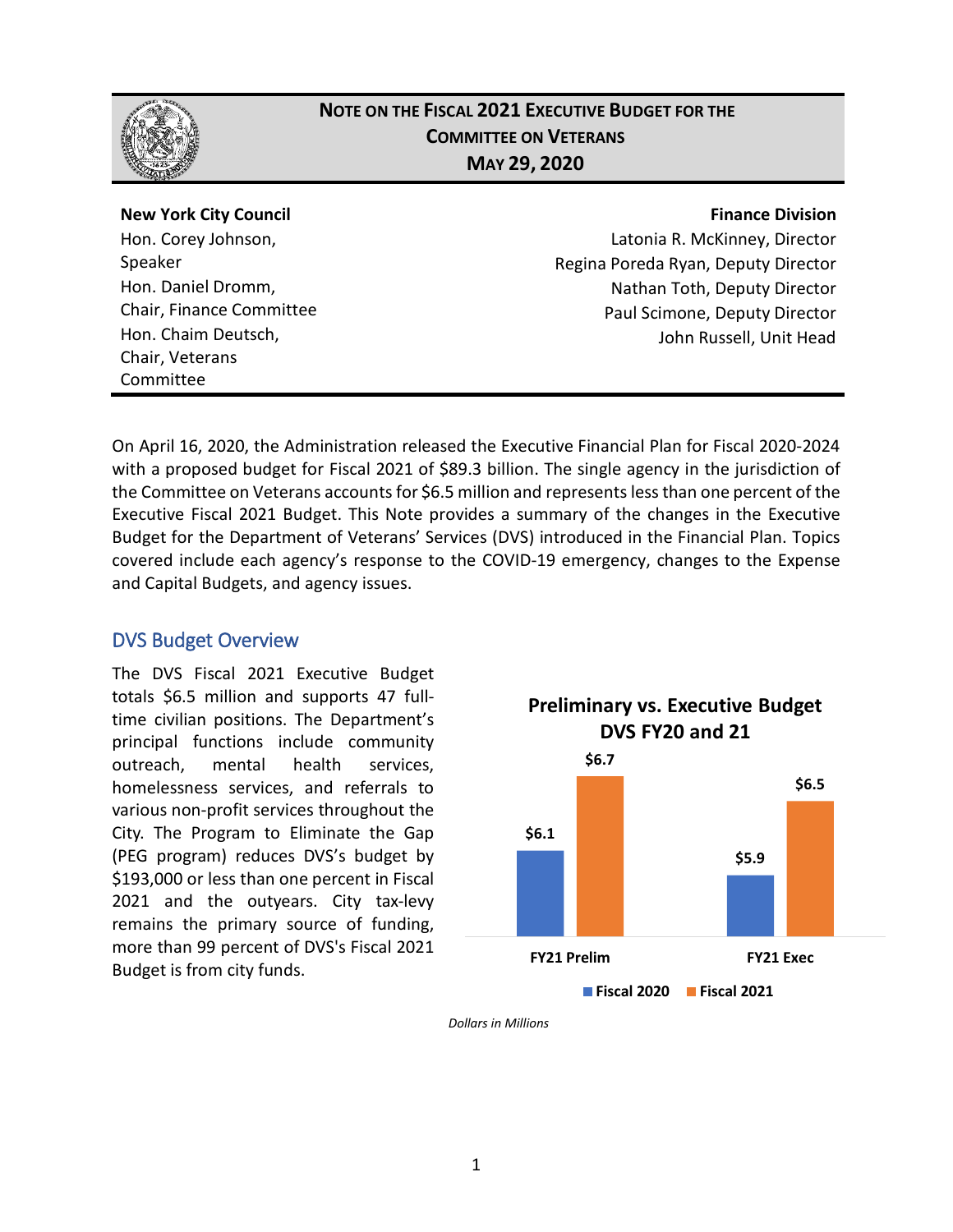

Changes introduced in the Executive Plan lower DVS's budget for Fiscal 2021 by \$193,000. The major changes are described below:

## Executive Plan Changes

#### PEG Program

• **Vacancy Reduction.** DVS will reduce vacancies by two civilian positions in Fiscal 2021 and the outyears. Through these reductions, the Department will save \$193,000 each year.

## Agency Response to COVID -19

In response to the COVID-19 pandemic, New York State issued 'New York State on PAUSE, an Executive Order effective 8 p.m. on March 22 to close all non-essential businesses, prohibit all non-essential gatherings, practice social distancing of six feet in public and more. This pandemic is widespread throughout the world, but especially prevalent in New York City. The City accounts for nearly five percent of confirmed positive cases worldwide. Because of the severity of cases in New York City, agencies have had to change their responsibilities to reduce the impacts of COVID-19.

DVS is in the process of re-tooling community outreach activities to a virtual platform to abide by social distancing guidelines. All other programming ran through VetConnectNYC, a website to refer veterans to several resources throughout the City, continue to operate as normal.